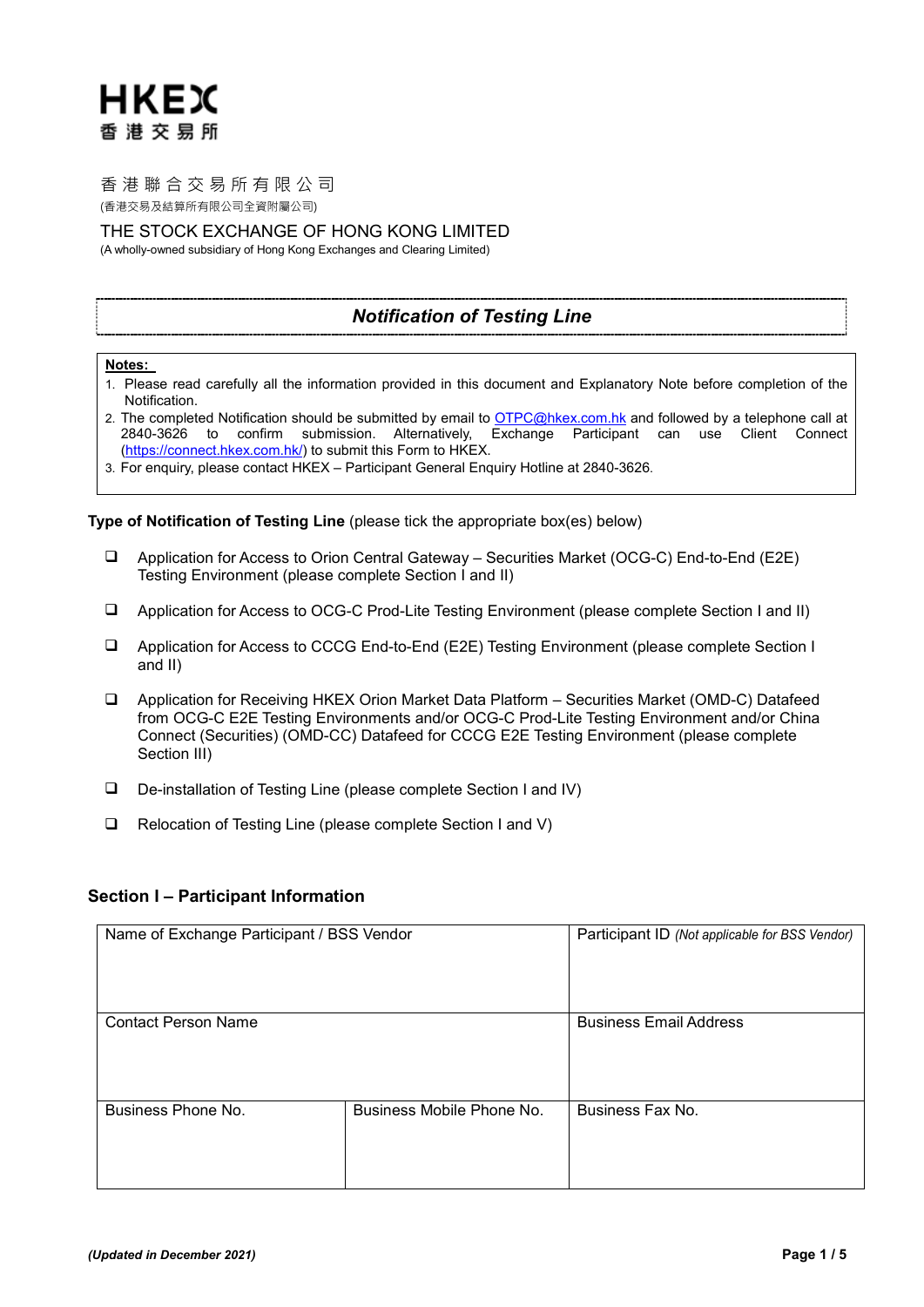## **Section II – Application for access to OCG-C E2E Testing Environment, OCG-C Prod-Lite Testing Environment and CCCG E2E Testing Environment**

| <b>Type of Installation</b>                                              | <b>Type of Network</b>                                          |                                  | <b>Network Provider</b>                                | <b>Actual Subscribed</b><br>BandwidthNote 1  |
|--------------------------------------------------------------------------|-----------------------------------------------------------------|----------------------------------|--------------------------------------------------------|----------------------------------------------|
| $\square$ Single circuit<br>$\Box$ Dual circuit                          | $\square$ SDNet/2                                               | $\square$ HKT<br><b>Q</b> HKBNES |                                                        | Mbps /______ Gbps<br>(delete as appropriate) |
|                                                                          | $\Box$ HSTN                                                     | □ HKEX Hosting Services          |                                                        |                                              |
| Installation Address:                                                    |                                                                 |                                  |                                                        |                                              |
| Primary Circuit No.:                                                     |                                                                 |                                  |                                                        |                                              |
| $\Box$ New install                                                       |                                                                 |                                  |                                                        |                                              |
| $\Box$ Existing                                                          |                                                                 | Router IP                        |                                                        |                                              |
| Secondary Circuit No.:                                                   |                                                                 | Address:                         | (iii) CCCG: 10 $\bullet$ $\bullet$ $\bullet$ $\bullet$ |                                              |
| $\Box$ New install                                                       |                                                                 |                                  |                                                        |                                              |
| $\Box$ Existing                                                          |                                                                 |                                  |                                                        |                                              |
|                                                                          |                                                                 |                                  | □ Newly Installed                                      |                                              |
| Planned Service Date:                                                    |                                                                 |                                  | □ Bandwidth Upgrade                                    |                                              |
|                                                                          |                                                                 |                                  | $\Box$ Re-configuration                                |                                              |
| <b>Testing Environments</b>                                              | <b>Check the item to</b><br>be accessed via<br>the Testing Line |                                  | <b>Check the Usage of</b><br><b>Testing Line</b>       | <b>Minimum</b><br><b>Bandwidth Required</b>  |
| OCG-C E2E Testing Note 2                                                 |                                                                 | □ Normal Trading                 |                                                        |                                              |
| (please complete Section III<br>below)                                   | $\Box$                                                          | $\Box$ LP Trading                |                                                        | 1 Mbps                                       |
|                                                                          |                                                                 | □ Market Making                  |                                                        |                                              |
| OCG-C Prod-Lite Note 2, Note 3<br>(please complete Section III<br>below) | $\Box$                                                          |                                  |                                                        | 1 Mbps                                       |
| CCCG E2E Testing Note 2<br>(please complete Section III<br>below)        | $\Box$                                                          | □ Normal Trading                 |                                                        | 1 Mbps                                       |
| <b>Total required Bandwidth</b>                                          |                                                                 |                                  | (i)                                                    |                                              |

*Please complete and check the appropriate boxes below:*

*Note 1 : Actual subscribed bandwidth must be equal to/ greater than the sum of (i) Total required bandwidth and (ii) Minimum aggregate total bandwidth for OMD-C and/or OMD-CC Datafeed product subscription (if any) of Section III (in Notification form) below.* 

*Note 2 : For deployment of existing circuit(s) in conducting OCG-C, OCG-C Prod-Lite and CCCG testings concurrently, EP is required to contact network provider for bandwidth upgrade or bandwidth reconfiguration on existing circuit(s) to make available minimum ADDITIONAL 2Mbps bandwidth for OCG-C Prod-Lite and CCCG service.* 

*Note 3: EP is also required to submit "Application for Connecting to OCG-C Prod-Lite Testing Environment" to HKEX to set up the EP configuration in OCG-C Prod-Lite Testing Environment.*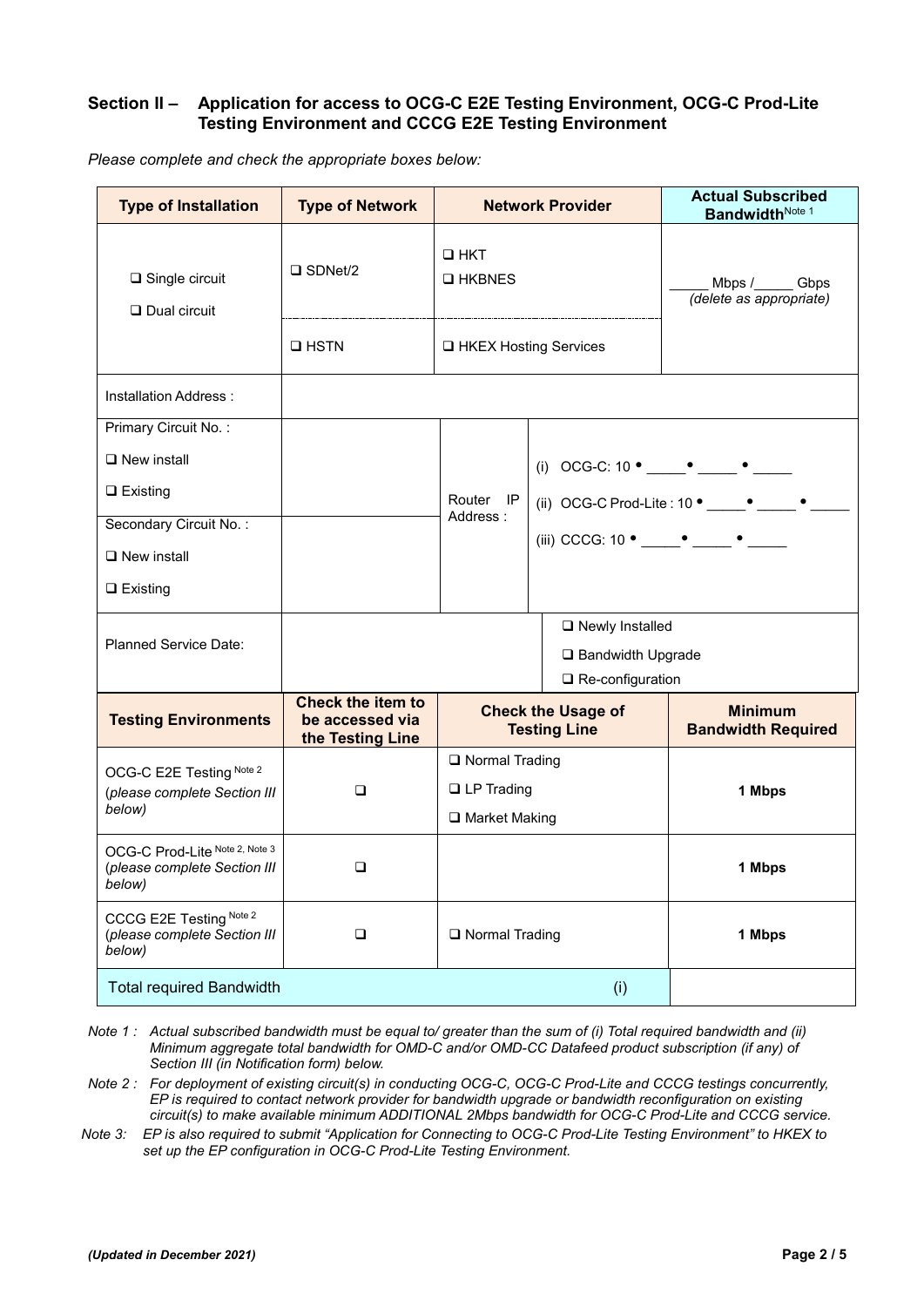### **Section III – Application for Receiving OMD-C Datafeed for OCG-C End-to-End Testing Environment and/or OCG-C Prod-Lite Testing Environment and/or OMD-CC Datafeed for CCCG End-to-End Testing Environment**

**OCG-C E2E Test applicants** who would like to receive market data from OMD-C, please confirm and indicate by checking the appropriate box in the following:

 $\Box$ No, we will not receive any OMD-C data for OCG-C via the new / existing testing line. We will liaise with our Information Vendors / Application Service Provider for testing arrangement.

 $\Box$ Yes, we understand that we should **also** complete the OMD-C Connection Notification Form (Testing) for OCG-C and return it to HKEX-IS by email to [IVSupport@hkex.com.hk](mailto:IVSupport@hkex.com.hk) in order to receive OMD-C data during respective tests.

**OCG-C Prod-Lite Test applicants** who would like to receive market data from OMD-C, please confirm and indicate by checking the appropriate box in the following:

 $\Box$ No, we will not receive any OMD-C data for OCG-C via the new / existing testing line. We will liaise with our Information Vendors / Application Service Provider for testing arrangement.

 $\Box$ Yes, we understand that we should **also** complete the OMD-C Connection Notification Form (OCG-C Prod-Lite Testing) for OCG-C and return it to HKEX-IS by email to [IVSupport@hkex.com.hk](mailto:IVSupport@hkex.com.hk) in order to receive OMD-C data during respective tests.

**CCCG E2E Test applicants** who would like to receive market data from OMD-CC, please confirm and indicate by checking the appropriate box in the following:

 $\Box$  No, we will not receive any OMD-CC data for CCCG via the new / existing testing line. We will liaise with our Information Vendors / Application Service Provider for testing arrangement.

 $\Box$ Yes, we understand that we should **also** complete the OMD-CC Connection Notification Form (Testing) for CCCG and return it to HKEX-IS by email to [IVSupport@hkex.com.hk](mailto:IVSupport@hkex.com.hk) in order to receive OMD-CC data during respective tests.

*OCG-C and/or CCCG EPs who are not OMD-C and/or OMD-CC direct connection Clients currently and would like to access OMD-C and/or OMD-CC directly in their OCG-C and/or CCCG production rollout should note that a successful completion of the respective OMD-C Readiness Test and/or Required Technical Test for OMD-CC will be the pre-requisite for receiving production data via an OMD-C and/or OMD-CC Datafeed. Using an Independent Software Vendor's [\(ISV\)](http://www.hkex.com.hk/-/media/HKEX-Market/Services/Market-Data-Services/Real-Time-Data-Services/Testing-Services/Independent-Software-Vendor/List-of-Independent-Software-Vendor/ISV-List.pdf) solution that has performed and passed the OMD-C Readiness Test, please click [here](http://www.hkex.com.hk/Services/Market-Data-Services/Real-Time-Data-Services/Testing-Services/Independent-Software-Vendor?sc_lang=en) for details.*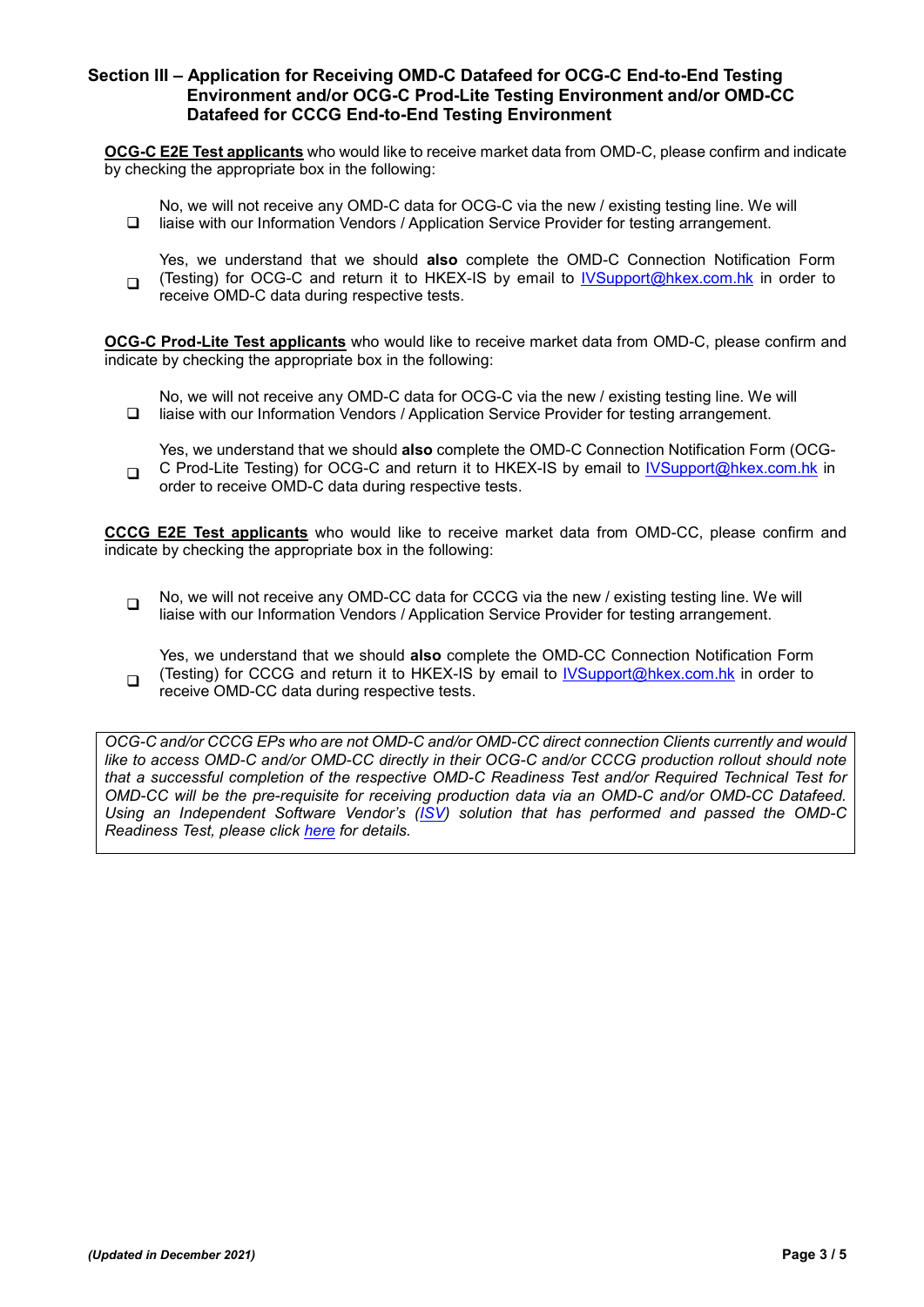# **Section IV - Notification for De-installation of Testing Line**

| <b>SDNet/2 / HSTN Circuit ID</b> |                             | <b>Network Provider</b>          |  |  |
|----------------------------------|-----------------------------|----------------------------------|--|--|
| Circuit Number(s) : ________     |                             | $\square$ HKT<br><b>Q</b> HKBNES |  |  |
|                                  |                             | □ HKEX Hosting Services          |  |  |
| De-installation Date:            |                             |                                  |  |  |
| Original service on testing line | $\Box$ OCG-C                | $\Box$ CCCG<br>□ OCG-C Prod-Lite |  |  |
|                                  | $\Box$ OMD-C Readiness Test | □ OMD-CC Readiness Test          |  |  |

# **Section V - Notification for Relocation of Testing Line**

| <b>SDNet/2 Circuit ID</b>                                   |                                                            |              | <b>Network Provider</b> |
|-------------------------------------------------------------|------------------------------------------------------------|--------------|-------------------------|
|                                                             |                                                            | OHKT OHKBNES |                         |
| Relocated From:                                             |                                                            |              |                         |
| Relocated To:                                               |                                                            |              |                         |
| <b>Relocation Date:</b>                                     |                                                            |              |                         |
| Existing Router IP Address :                                | (ii) OCG-C Prod-Lite: 10 ° ______ ° ______ ° ______        |              |                         |
| New Router IP Address after<br>relocation (if applicable) : | (ii) OCG-C Prod-Lite: 10 ° ______ ° ______ ° ______        |              |                         |
| Original service on testing line                            | □ OCG-C □ OCG-C Prod-Lite □ CCCG<br>□ OMD-C Readiness Test |              | □ OMD-CC Readiness Test |

*By signing below, we consent to the processing of personal data in accordance with the Privacy Policy Statement included in this form.*

| Signature of Person In<br>Charge<br>with Company Chop |              | Date : |
|-------------------------------------------------------|--------------|--------|
|                                                       |              |        |
| Name of Person In Charge                              | $\mathbf{r}$ |        |